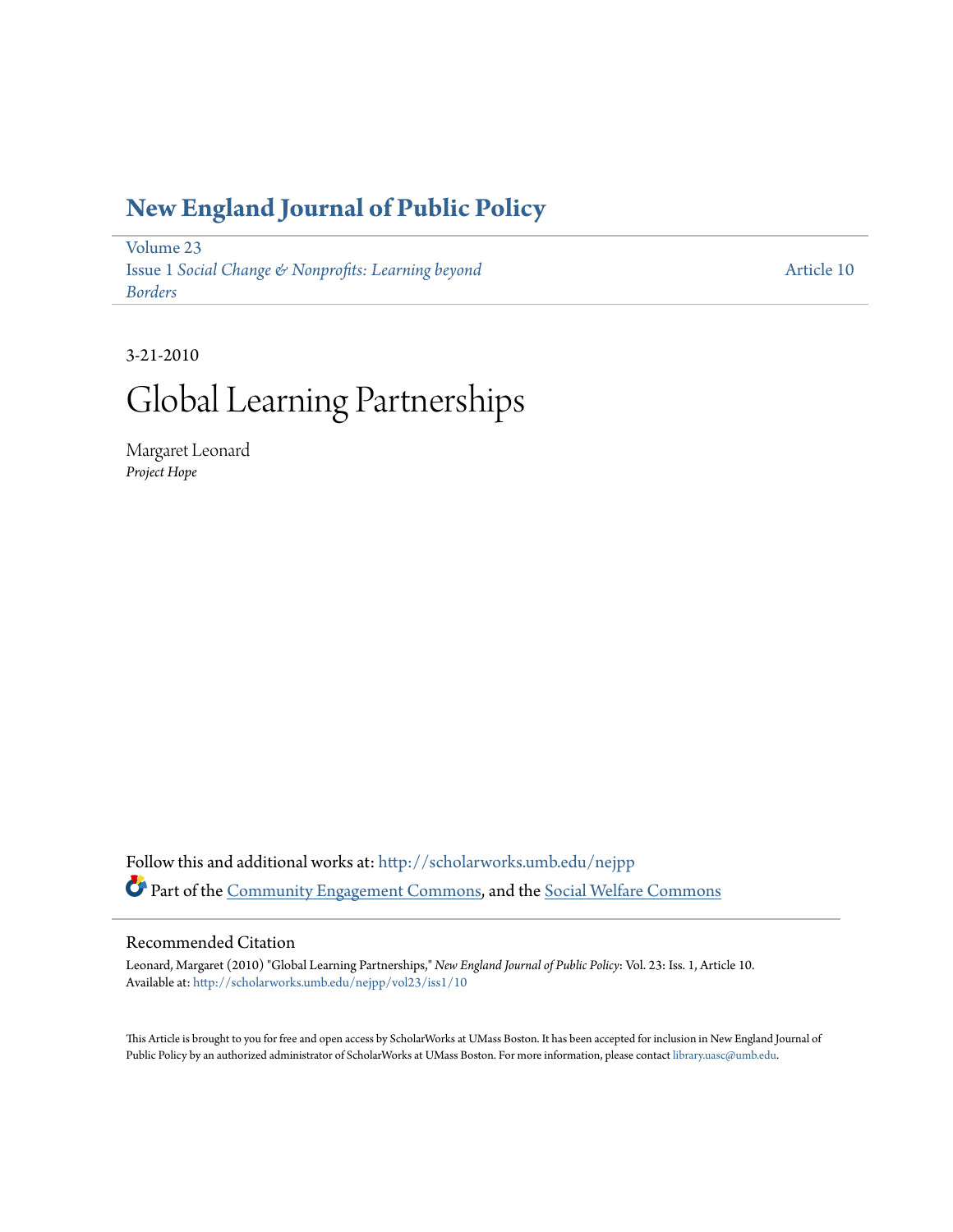# Global Learning **Partnerships**

#### *Margaret Leonard*

In the title of this section is profoundly significant to those of us who have<br>experienced global partnerships. Our experience has revealed to us that there<br>a profound organic integrity to these five words, Transnational, he title of this section is profoundly significant to those of us who have experienced global partnerships. Our experience has revealed to us that there is a profound organic integrity to these five words, Transnational, Social Change, stretching to envision and realize in the twenty-first century.

In this brief essay I would like to share with you five core experiences of global learning partnerships that I have had over the past half decade. From these experiences I have learned volumes about the organic relationships of these five words. The experiences have transformed my thinking; expanded the contours of my heart; invited me to become a citizen of a global world; gifted me with an emerging consciousness of our relationship with and responsibility for the sustainability of our sacred environment and planet; and lastly, challenged me to explore with others how we might act collectively to structure our world differently at local, national, and global levels.

#### International Religious Congregation

My initiation into a global world view was in the late 1950s when I made the decision to join an International Congregation of Women Religious (of the Roman Catholic Tradition). The Little Sisters of the Assumption, the congregation that I joined, shared a primary commitment to families living in poverty throughout the world. Living in their neighborhoods, becoming neighbors and family with them, joining them in

*Sister Margaret A. Leonard, L.S.A., Executive Director, Project Hope, whose mission is to partner with families as they move up and out of poverty. Since her appointment in 1985, Project Hope has grown from being an Emergency Shelter serving eight homeless families, to a multiservice center with an array of educational and economic empowerment programs serving families in the North Dorchester/Roxbury neighborhoods. Sister Margaret has long served on the boards of the Pine Street Inn, Homes for Families, and the Dudley Street Neighborhood Initiative. In 2008 she received an honorary doctorate of humane letters from her alma mater, Assumption College, for her lifelong commitment to improving society — one person, one family, and one community at a time. In 2009 she received honorary degrees from University of Massachusetts Boston and Tufts University. She was also selected to be a Barr Fellow in 2009.*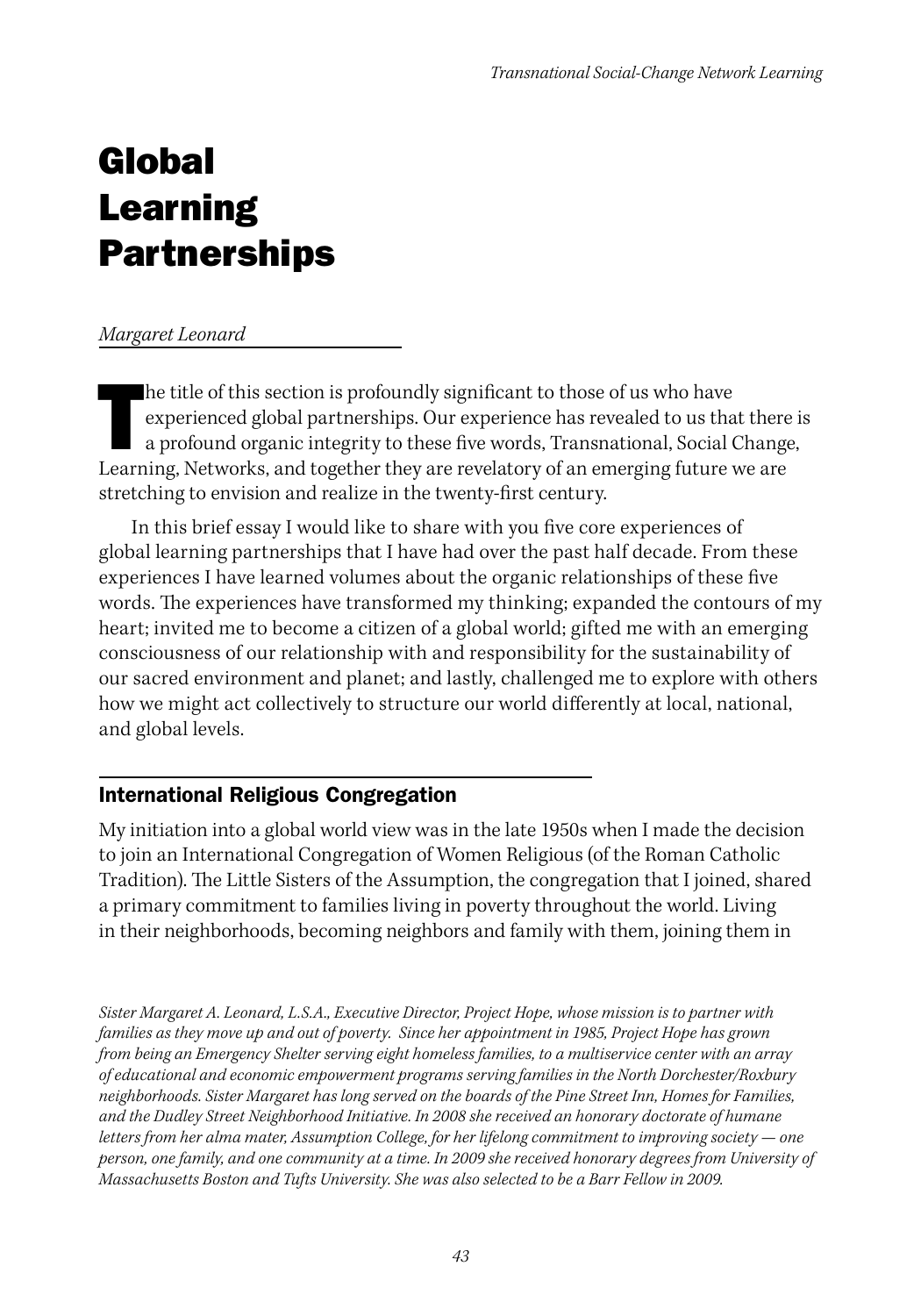efforts to get the resources needed for survival, we collaborated with them to create a more just, equitable, and loving world locally, nationally, globally.

This primary allegiance was truly transformative. It called me to belong to a global family consisting of the members of my religious community and the families with whom they are engaged throughout the world. This "belonging" gradually challenged me to transcend an "I" consciousness defined as "my family, my neighborhood, my nation" and move to an ever-widening "We" consciousness in what was becoming my rapidly expanding world. The operative word for this transforming journey is to rise — to transcend the limits of one's consciousness, and to discover the limitless possibilities that open up with new ways of thinking, belonging, and acting. Such a journey requires openness, receptivity, respect for diversity, conversion, and a commitment to mutuality. Mutuality is the belief that the power of growth is in relationships where we all become givers and receivers, the belief that diversity is a gift, and that ultimately we are all on a journey toward unity and communion.

In this so-called transnational laboratory it is evident that I learned much about what it means to be transnational, and what it means to live a process of continuous learning and conversion, but I also learned much about social change and networking. Our collective mission called us to see the world through the eyes of the poor, and equally to be committed to change this world of injustice and inequity wherever we were. But we had a profound advantage — we were an international entity — and we were networked to twenty-six places of the world. We had regular structures for ongoing communication and dialogue, and international meetings where we reflected together on what we were living, analyzing the economic, political, social causes of what we were seeing, and making collective choices to share our resources more equitably among ourselves. But equally, we made decisions to act in collaboration with other networks to try to right the global wrongs, such as famine in Ethiopia and Apartheid in South Africa. We joined with others to issue Corporate Responsibility Resolutions to influence the action of corporations in Latin America. In summary, this transnational belonging led to conversion and transformation, and then to a commitment to network both internally and externally to affect change on the global scene where the poor were being unjustly oppressed.

#### Place-Based Experiences: East Harlem and Roxbury

In the 1960s to 1970s, I lived in New York City's East Harlem during the beginning and aftermath of the Civil Rights Movement. In the mid-1980s to the present, I have lived in the Roxbury Community in what was one of Boston's poorest neighborhoods. In both of these experiences I lived and worked with a global community. These two neighborhoods were peopled with individuals and families from many different places: Puerto Rico, Latin America, Central America, Africa, Cape Verde, Haiti, and Ethiopia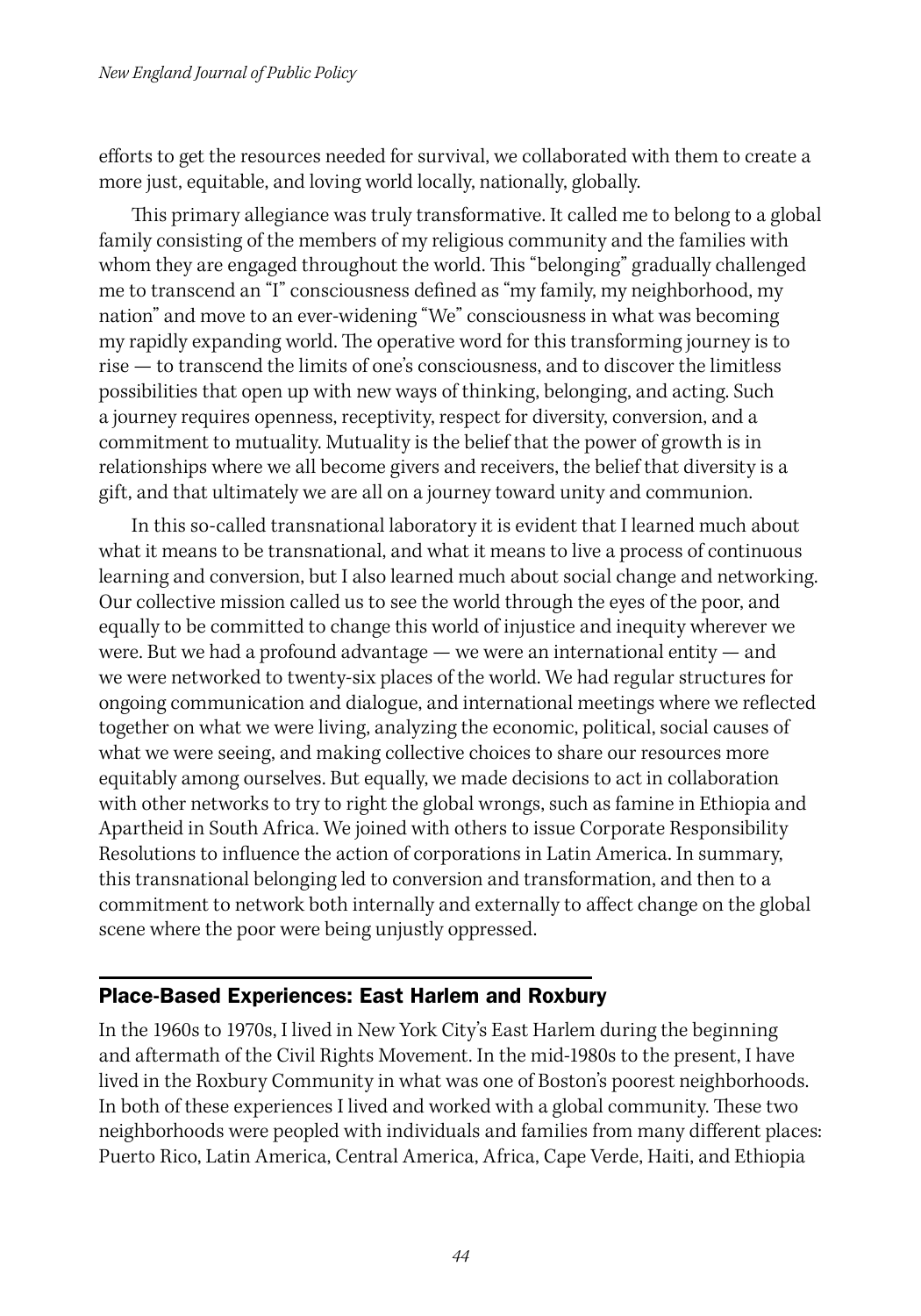and they were connected to their countries of origin.

We were and are a multicultural community with diversity of race, color, and creed. The common denominator has been that all of these families were struggling with the effects of urban poverty in deteriorating, forlorn, neglected places slated for gentrification; many were sharing their limited resources with family back home.

A widening support network of individuals and groups partnered with these families. They were concerned individuals and groups: human service organizations, community-based organizations, faith-based groups, civic groups, health facilities, and those engaged in educational institutions. Yearning for social change was the driving passion for this cadre of partners who journeyed with these families.

Our collective journey to mutual partnership was paved with pain, misunderstandings, struggle, and conversion as we transcended our own limits, engaged in a mutual discovery of one another, made leaps from offering charity to seeking justice, and learning to embody the critical dynamics of "power with." Together we encouraged the community to dream of what could be, to create a plan for change, to organize, network, evaluate, and continue to move ahead. And so much change happened: closing down the Mafia-run drug drops in local bars in Harlem; closing down the trash transfer stations in Roxbury; repairing the 100 Worst Buildings above 96th Street in New York City, with the commitment, resources, connections of people in the churches below 96th Street; and obtaining control of the land through the principle of eminent domain and building affordable housing. These were place-based transformative social-change experiences that were lived by a diverse global community.

### Leadership Council of Women Religious (LCWR)

From 1975 to 1985, I was my religious community's congregational leader for our United States Province. In this capacity I became a member of a national group called the Leadership Conference of Women Religious whose members were the leaders of religious congregations of women throughout the United States. Many of these congregations were international like ourselves, and national congregations sent members to the Third and Fourth world. They were open to a global world view.

I was privileged to be part of this powerful group of women leaders. They were well-educated, articulate, deeply rooted in the spirituality of Vatican II and committed to justice. There is a phrase from a Church document that in my experience best describes this group and that is: "the pursuit of justice is a constitutive dimension of the preaching of the Gospel." These leaders understood the prophetic dimension of Apostolic Religious Life and reinforced the preferential option for the poor and the commitment to social justice.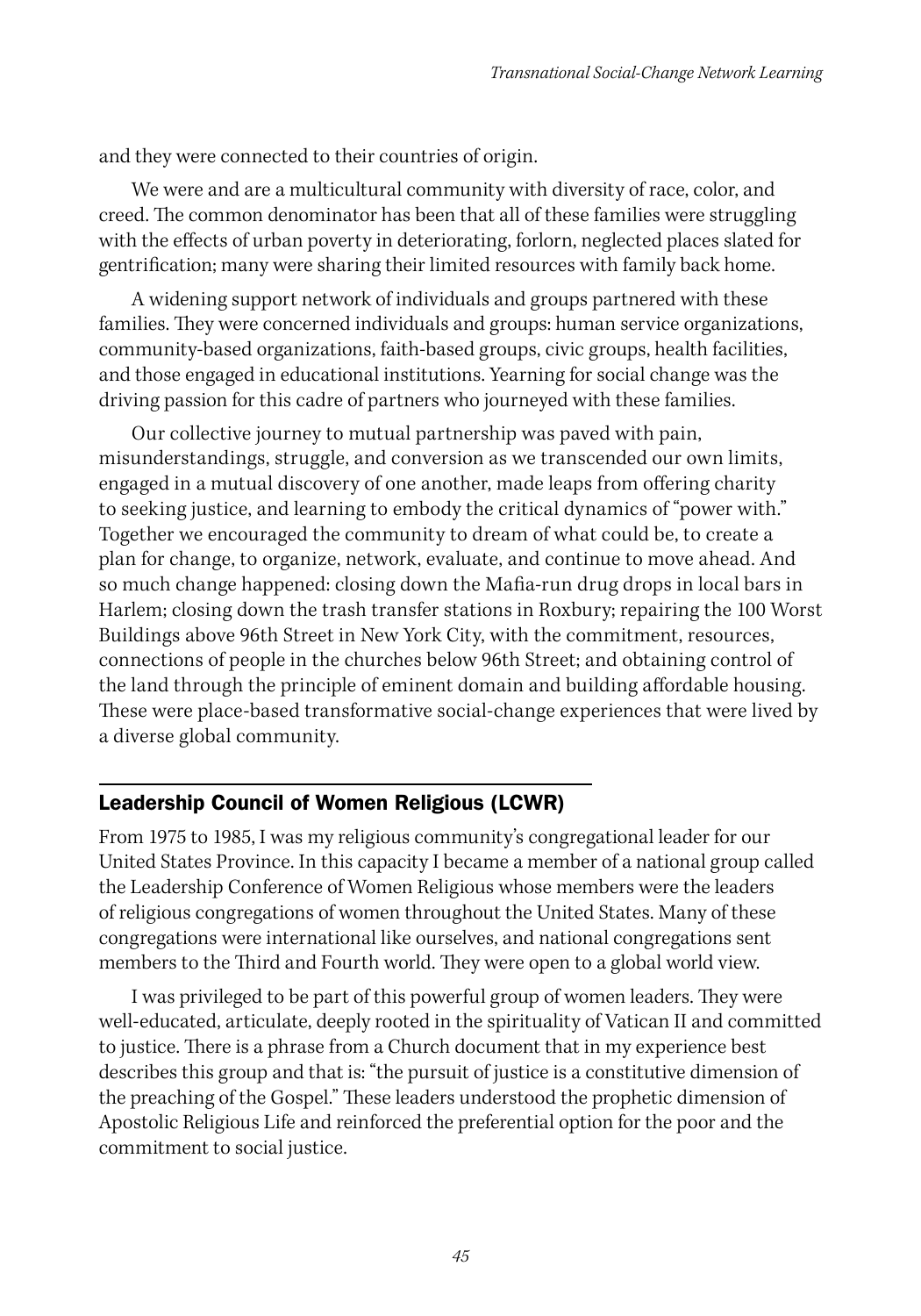During these years they created learning opportunities for their membership, enabling them to see the world through the eyes of the poor, and, through praxis and social analysis, to name the causes of poverty and injustice in our own country and globally, and thus to network and to act. The national lobby network of Women Religious and also the Center of Concern were partners in this process of social change.

This network is clearly an example of how the local is global. LCWR is a national organization with a global view of the world. Their commitment to education and the training of their membership was significant; its ripple effect in schools, human service agencies, health institutions, and faith-based institutions was truly amazing.

#### Expanding Global Partnerships: Israel and Brazil

I was offered the opportunity from 2006 to 2009, to visit Israel and Brazil on learning journeys that enlarged my world and brought me new insights and learning. On both of these transnational learning journeys, I was in a community of individuals like myself, leaders of nonprofit organizations in the Boston Area. I went to Israel as a guest of the Jewish Community Relations Council, and I went to Brazil because of a fellowship given to me by the Barr Foundation. I could write volumes of the learnings from these two wonderful experiences, but I will touch, very briefly, on each. But first, I must say a word about mutuality. Being open to a relationship characterized by mutuality is having an attitude of openness, of being receptive to the diversity and gifts of other peoples and their cultures, and to learning the art of receiving and giving.

The co-learning Boston–Haifa experience was significant. I was profoundly moved by the emerging nonprofit sector in Haifa and its commitment to be as inclusive as possible from the onset, bringing into the circle Jews (orthodox, conservative, liberal), Arabs, Ethiopian and Russian Jews. Second, I witnessed their commitment to create a nonprofit sector equally committed to social change. These two insights have deeply influenced me and my practice here in the United States and this exploration together continues.

As with Israel so with Brazil; the learning grasped at a moment in time continues every day and into the future. In Brazil I understood in a more palpable way that the solutions to the sustainability of the environment and to the eradication of endemic poverty must truly be global. I was struck by the community groups we met on the ground, by connections with the networks of Asoka and Berkana groups, and by the communities of Little Sisters and their partners in mission in the remote areas of Bahia. These transnational experiences reinforced my belief that we must seek to discover new ways of networking globally to create the kind of world we all desire.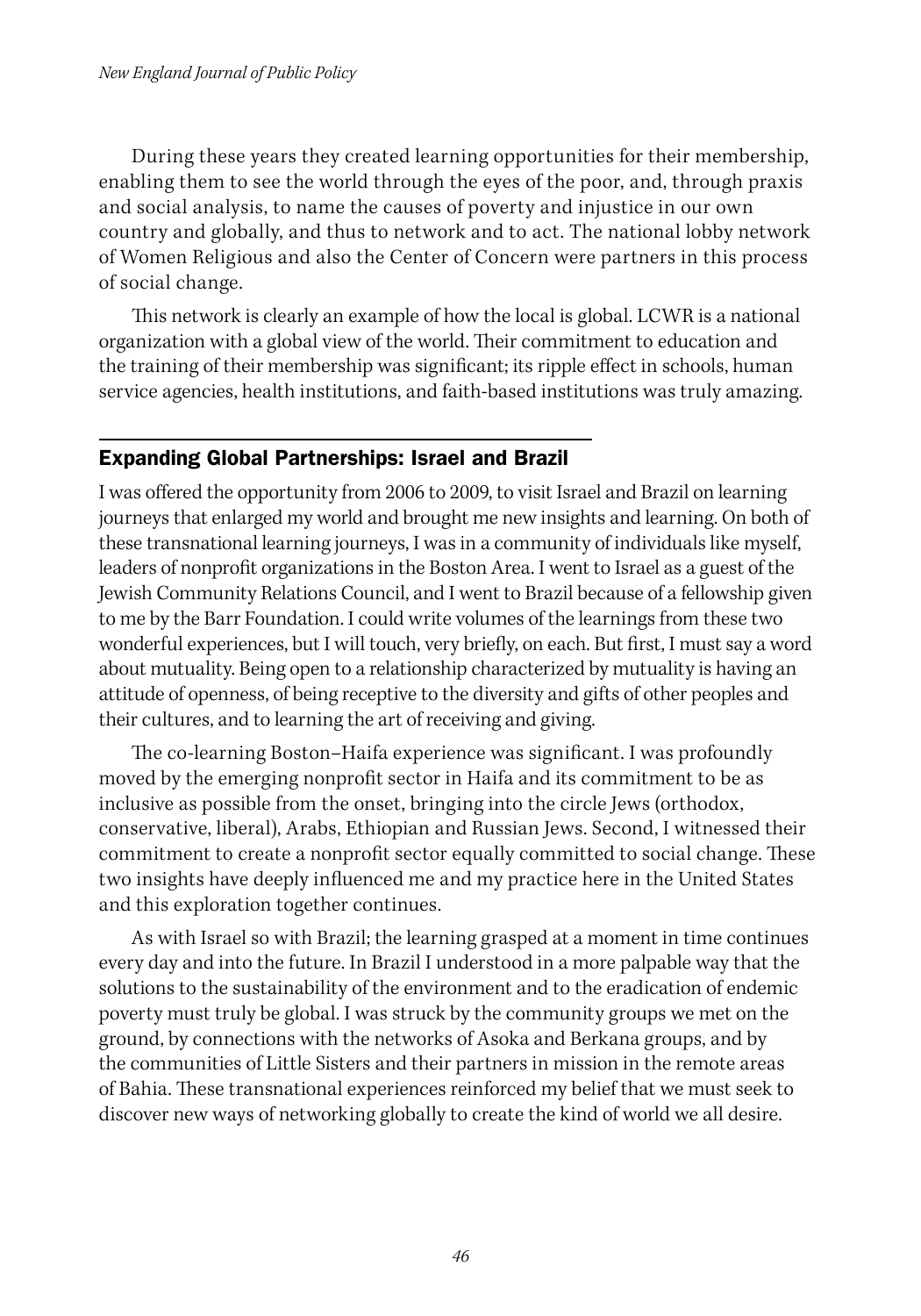### International Commission on the Laity

What I learned from my experiences of Israel and Brazil reinforced what I was learning through my international religious congregations. When our systemic analysis identifies the causes of poverty and the deterioration of our environment, we all converge on the global economy. Long-term solutions to the problems of the poor and the environment require global solutions. Networking across national boundaries is a vehicle for this kind of change.

I am currently engaged in building networks to effect such change with my religious congregation. For ten years now, we have had a Secretariat for Justice and Peace and the Sustainability of the Environment; however, we are taking this work to an advanced level. Our efforts were augmented by networking with members of a sister congregation that has communities in thirty-four countries of the world. With this congregation, we share a similar spirituality and world view. Together we have begun a partnership with an international NGO at the United Nations called VIVAT and we are in dialogue about partnership with them. We have identified an area for action: immigration. We are networking our congregations and the people in mission with us to create a channel for education, for sharing of information, and for lifting up and sharing the experiences of individuals and families — at a global level.

I am also chairing an International Commission of our Congregation exploring a partnership with all those who share our collective DNA and are engaged in mission with us throughout the world. We have begun to design a network for ongoing communication and dialogue, and we believe that these two networks will merge into one.

Both of these initiatives have taught us volumes about how to network for social change and transformation across the world.

#### **Conclusion**

In this brief article I have shared with you how various transnational experiences have moved me more decisively to a "We" consciousness in an ever-expanding world. These learning experiences have moved me with others to explore and promote networks that are vehicles for social change and transformation in our local, national, and global world.

Many years ago I was captivated by a book entitled *The Aquarian Conspiracy: Personal and Social Transformation in the 1980s* by Marilyn Ferguson. In this book she spoke about an underground grassroots network of small groups working to create a different kind of world. She suggested to her readers an image of small groups proliferating around the world and eventually converging and becoming the catalyst for global change. This kind of thinking was reinforced for me when I was exposed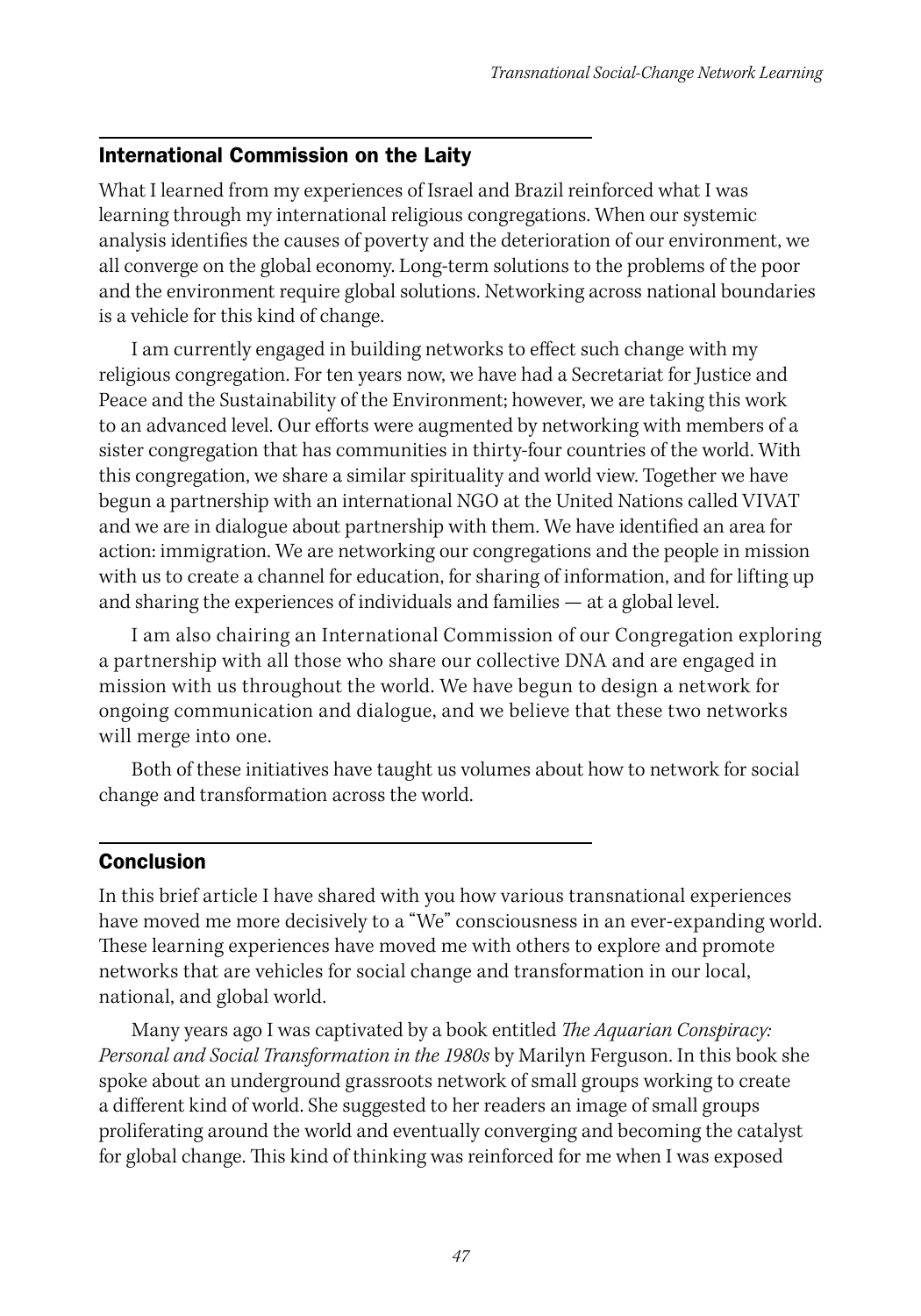to Meg Wheatley's insights emerging from quantum physics, chaos theory, and evolutionary biology and how they are changing our understanding of the universe.

My own experiences in Haifa, Brazil, Latin America, Central America, Ethiopia, and Africa give credence to the reality that a multiplicity of grassroots groups are at work across the world bringing a new vision of the world, and a commitment to transformative change. One of the strongest contemporary voices to describe this new emerging future, beckoning us to create and grow Transnational Social-Change Networks, is that of Paul Hawkens in his masterful book, *Blessed Unrest*. "This is a movement that has no name, leader, or location, but is in every city, town, and culture. It is organizing from the bottom up and is emerging as an extraordinary and creative expression of people's unstoppable need to re-imagine their relationships to the environment and to one another" and, might I add, to the world and the planet.